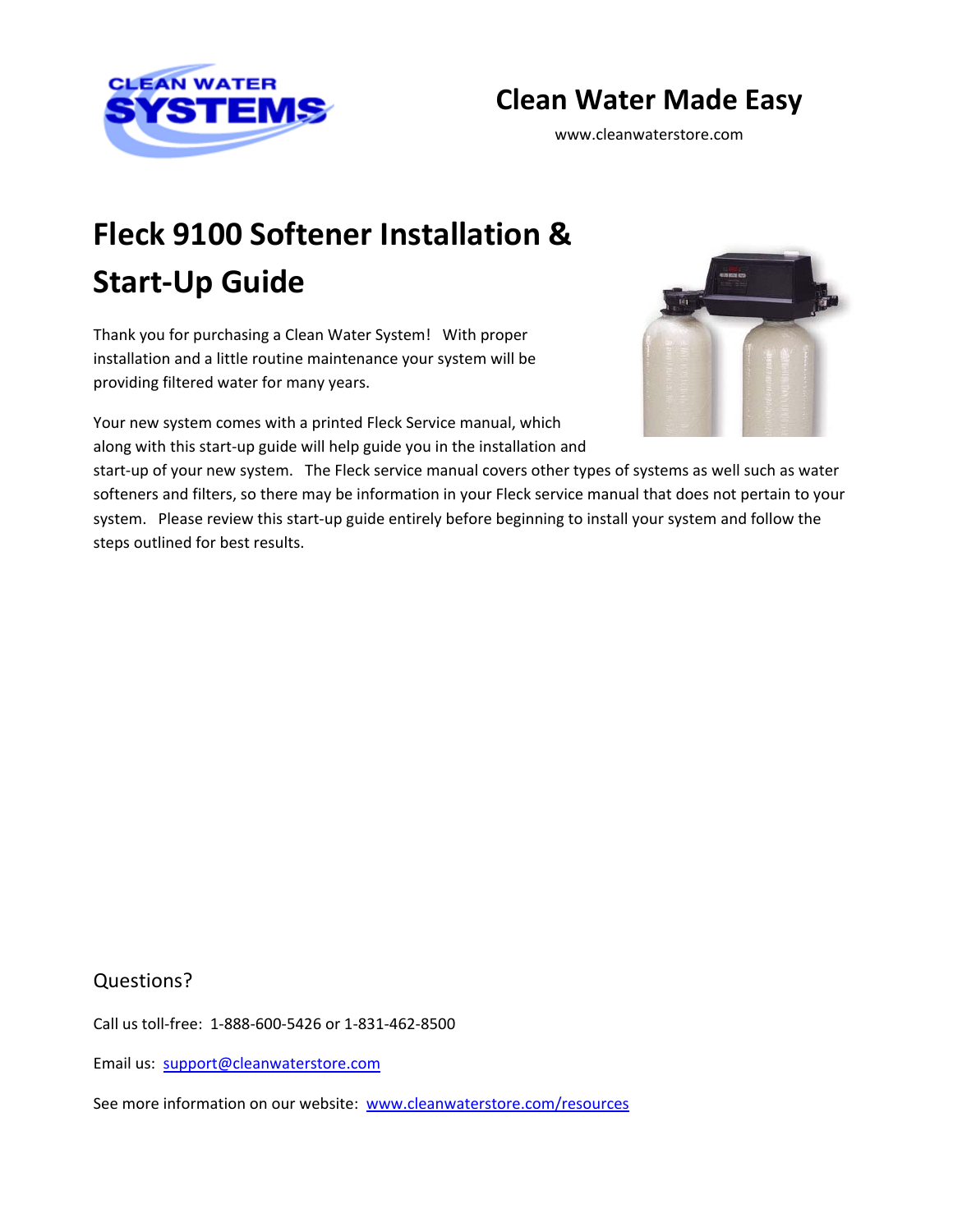### **Table of Contents**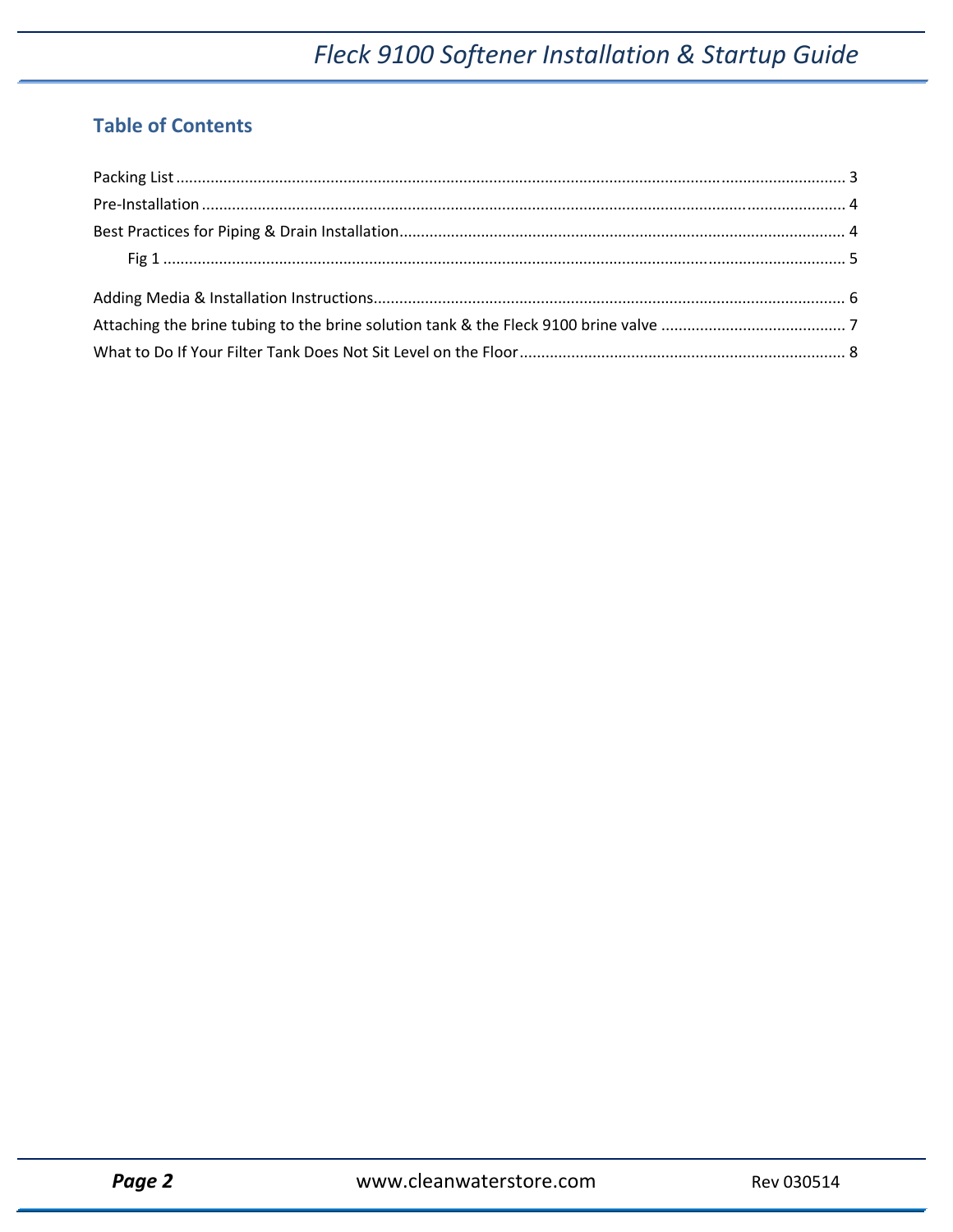### **Packing List**

#### Model Size: 1.0Cubic Foot Softener:

| Quantity       | Description                                                 |
|----------------|-------------------------------------------------------------|
| $\mathbf 1$    | Fleck 9100 backwash control valve & bypass valve            |
| 1              | Pipe connector kit (either 1"or 34")                        |
| $\mathbf{1}$   | 10" x 44" filter tank with distributor tube                 |
| $\mathbf{1}$   | Media funnel                                                |
| $\overline{2}$ | 1/2 cubic foot boxes of Softener filter media               |
| $\mathbf{1}$   | Brine solution tank                                         |
| $\mathbf 1$    | 12 lbs Gravel (if you have selected fine mesh resin option) |

#### Model Size: 1.5 Cubic Foot Softener:

| Quantity     | Description                                                 |
|--------------|-------------------------------------------------------------|
| $\mathbf{1}$ | Fleck 9100 backwash control valve & bypass valve            |
| $\mathbf{1}$ | Pipe connector kit (either 1"or 34")                        |
| $\mathbf{1}$ | 10" x 54" filter tank with distributor tube                 |
| $\mathbf{1}$ | Media funnel                                                |
| 3            | 1/2 cubic foot boxes of Softener filter media               |
| $\mathbf 1$  | Brine solution tank                                         |
| $\mathbf 1$  | 16 lbs Gravel (if you have selected fine mesh resin option) |

#### Model Size: 2.0 Cubic Foot Softener:

| Quantity     | Description                                                 |
|--------------|-------------------------------------------------------------|
| 1            | Fleck 9100 backwash control valve & bypass valve 1          |
| 1            | Pipe connector kit (either 1"or 34")                        |
| 1            | 12" x 52" filter tank with distributor tube                 |
| 1            | Media funnel                                                |
| 4            | 1/2 cubic foot boxes of Softener filter media               |
| $\mathbf{1}$ | Brine solution tank                                         |
| 1            | 20 lbs Gravel (if you have selected fine mesh resin option) |

#### Model Size: 2.5 Cubic Foot Softener:

| Quantity     | Description                                                 |
|--------------|-------------------------------------------------------------|
| $\mathbf 1$  | Fleck 9100 backwash control valve & bypass valve 1          |
| 1            | Pipe connector kit (either 1"or 34")                        |
| $\mathbf{1}$ | 13" x 54" filter tank with distributor tube                 |
| $\mathbf{1}$ | Media funnel                                                |
| -5           | 1/2 cubic foot boxes of Softener filter media               |
| $\mathbf 1$  | Brine solution tank                                         |
| $\mathbf 1$  | 35 lbs Gravel (if you have selected fine mesh resin option) |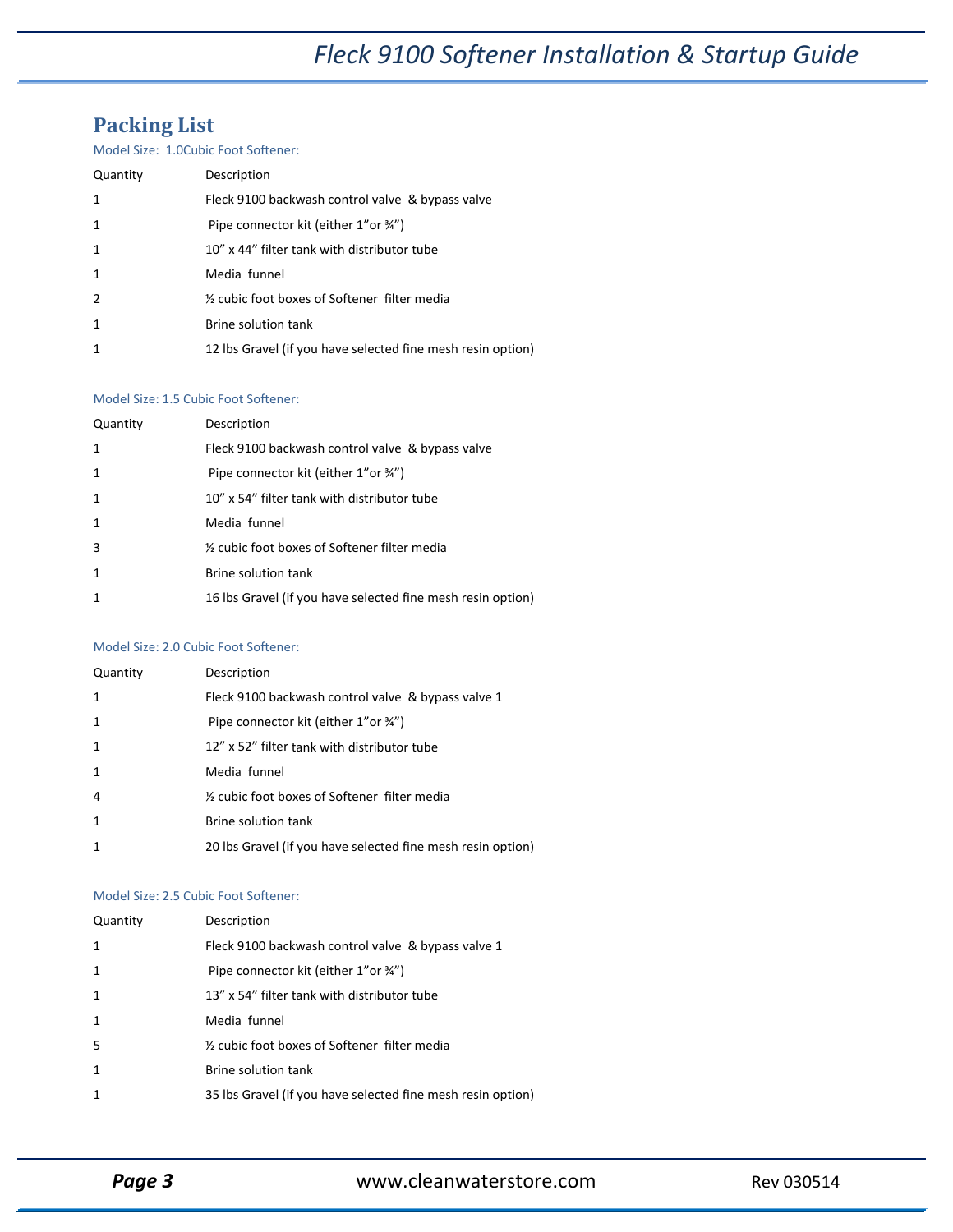### **Pre‐Installation**

- 1. Review your packing list and make sure you have received all the parts before beginning installation.
- 2. If you are going to be turning off the water to the house and you have an electric water heater, shut off the power to the water heater before beginning installation in case water heater is accidentially drained.
- 3. Pick a suitable location for your filter system on a dry level spot where it won't be exposed to freezing temperatures. A minimum of 20 PSI is required. Maximum pressure is 90 PSI.
- 4. Get all of your plumbing parts together before beginning installation. Installation typically takes 3 to 5 hours. However after installation the Water softener must be allowed to run through a complete backwash and rinse cycle (also called 'regeneration'). You don't have to be present for this first backwash necessarily, but it does take 90 minutes.
- 5. After the system is installed and running, you may notice sediment or color in your water. This occurs when sediment that is has been in the pipes for years is dislodged by the soft water or by the simple act of turning the water pressur on and off to the house. This rarely lasts for more than a few hours to a few days but if you have old galvanized iron pipe and the rust or color does not stop after a few days it may mean that your pipes are corroded or deteriorated.

### **Best Practices for Piping & Drain Installation**

- 1. See typical installation (see Fig 1). The water softener is installed after the pressure tank.
- 2. Make sure to connect the inlet pipe to the Fleck 9100 inlet and the outlet to the outlet (see Fig 2). You can see the in and out arrows on the bypass valve which is where the pipes are connected.
- 3. Make sure there is a working gate or ball valve before the water softener and also one after as shown in the diagram. If you are installing multiple filter systems (such as iron filter then water softener) you do not need a valve in between each system. The pressure gauges are optional and not necessary but a hose bib (which is a faucet that you can attach a garden hose to) is strongly recommended after the water softener before the second ball valve. This makes it easy to rinse your new softener on start‐up and gives you a place to test the water before it enters your household plumbing.
- 4. If you will be using copper piping, do not sweat the copper pipe directly on to the Fleck 9100 bypass valve. Avoid heating up the bypass valve with the torch.
- 5. You do not need unions to install your water softener. If you need to remove it, the Fleck 9100 has quick‐release couplings on the bypass valve that make it easy to put the water softener on by‐pass and remove the filter system from the piping.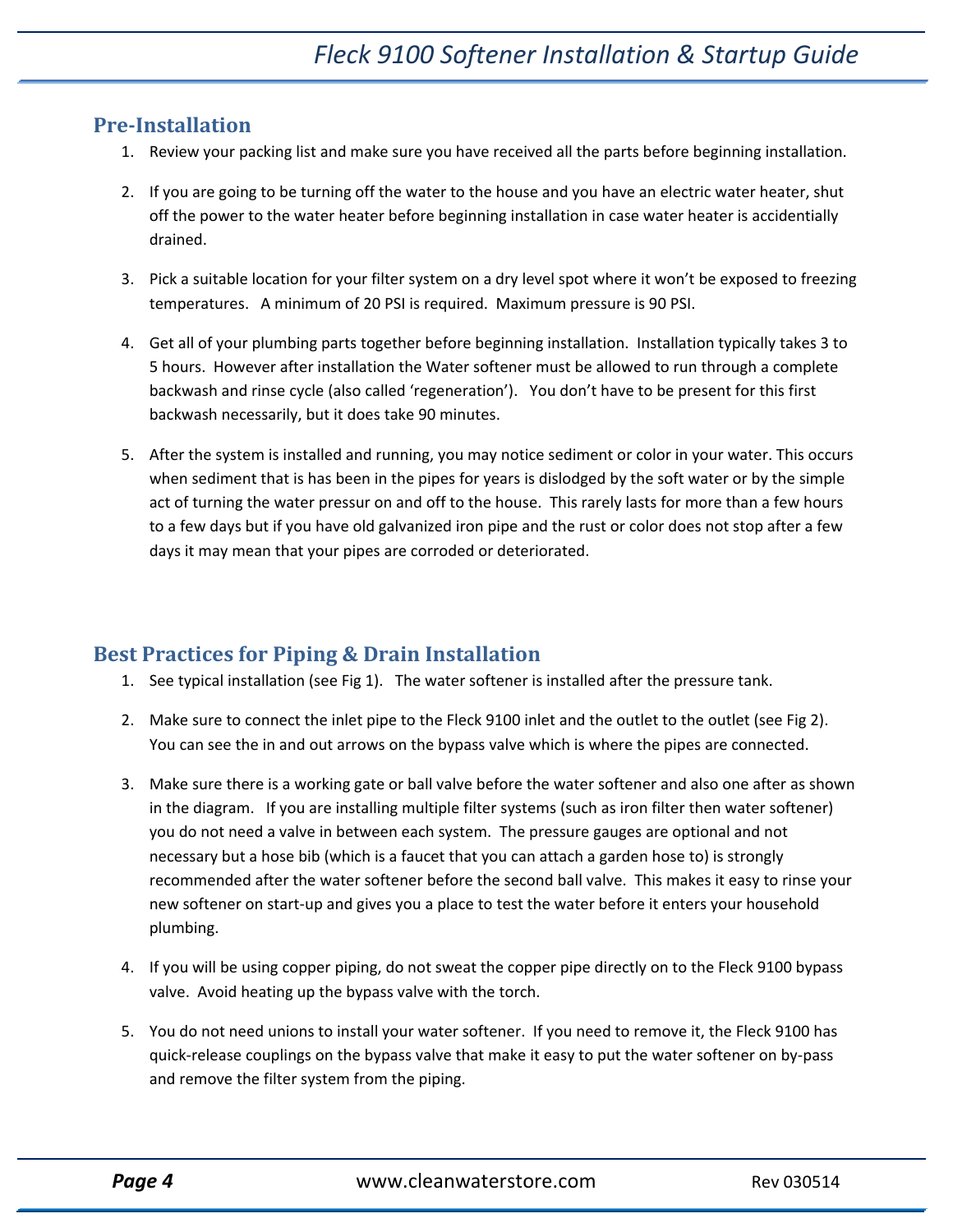- 6. The drain line tubing (not supplied) is connected to a drain from the drain outlet using flexible  $\frac{1}{2}$ " ID tubing. Note that the drain can run up above the Fleck 9100 control and into a drain, it does not have to drain down, as the filter backwashes under line pressure from your well pump. Most plumbing codes require an air‐gap connection, so that if your sewer or septic tank backs up, it cannot cross connect with the drain tubing.
- 7. Usually you do not want to water the garden or irrigate your landscaping with softened water. This will require more salt than usual to be used and in some cases the sodium can build-up in the soil causing some problems to sensitive plants. It is often not difficult to run hard water (not‐softened lines) to the irrigation thereby bypassing the water softener. If you do want to irrigate with soft water we recommend you use potassium chloride salt (widely available) instead of regular sodium chloride (water softener rock salt). Any type of salt though can be used in the water softener.
- **Fig 1** ‐ Typical water softener piping installation with ball valve and hose bib after the filter

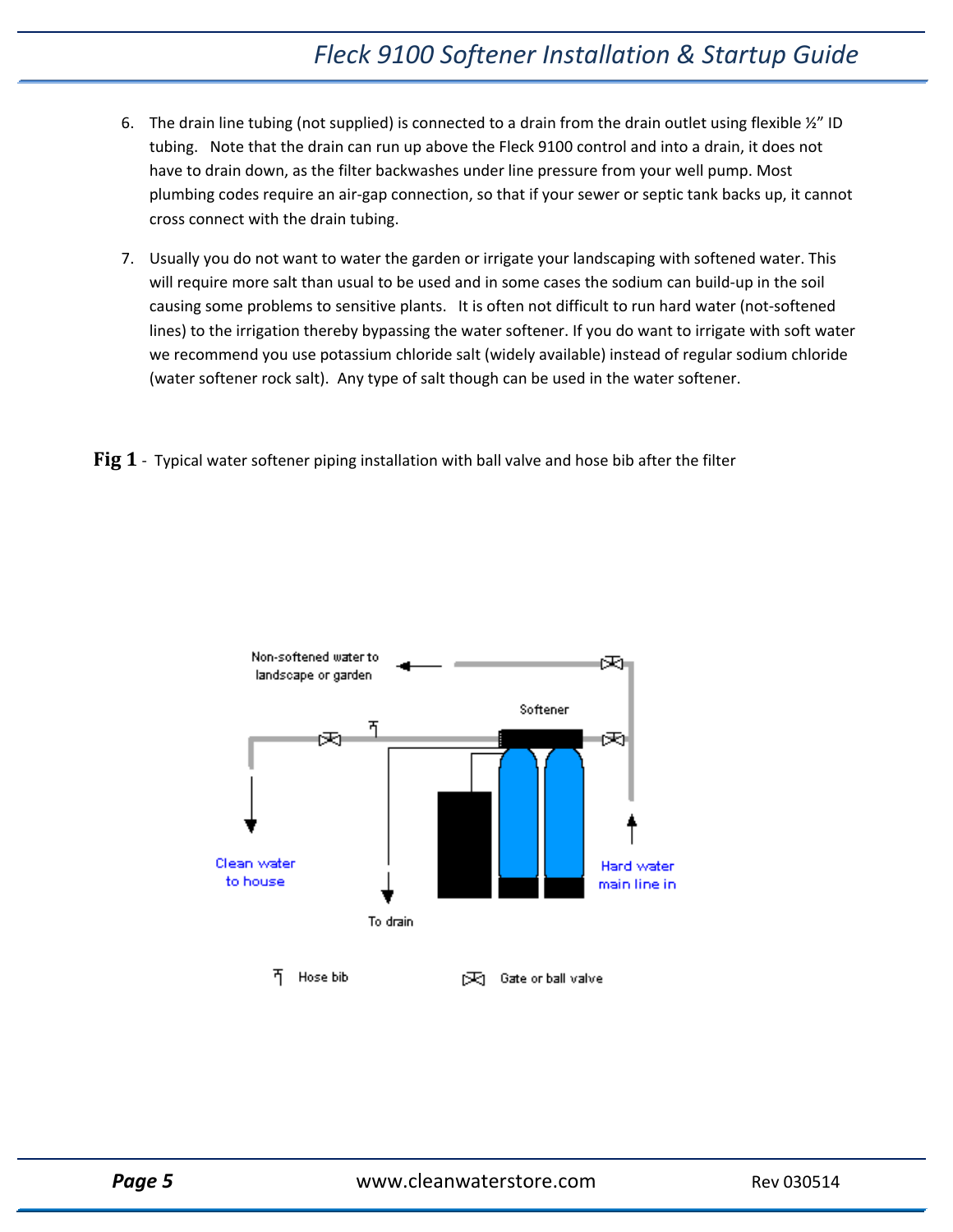### **Adding Media & Installation Instructions**

- 1. Unscrew by hand the Fleck 9100 control valve from top of the tanks if it was shipped screwed on. Place distributor tubes in tank if not already inside tanks. If not already done, make sure blue cap is on top of distributor tubes, or wrap the top of distributor tubes with electrical or duct tape. The idea is we do not want gravel or resin to go down the distributor tube when you are adding media.
- 2. If your system came with filter gravel, add it first using the funnel sent with the water softener. Divide gravel equally between tanks.

**Plug or tape top of distributor tube to prevent media from entering. Remove cap/tape when finished**

- 3. Next add softener resin media. Tank will be approximately 2/3 to 3/4 full. Divide resin provide equally between tanks.
- 4. Remove cap or tape from top of distributor tube. Be careful not to pull up distributor tube when removing cap or tape.
- 5. Attach plastic top screen to the under-side of the Fleck 7000 control valve. It is a funnel-shaped plastic screen that snaps on to the control valve and prevents resin from being backwashed out to drain during the regeneration cycles.



6. If possible at this point, fill tank completely with water. This will allow the softener resin to settle and eliminate the need of "purging" the air out of the tank later.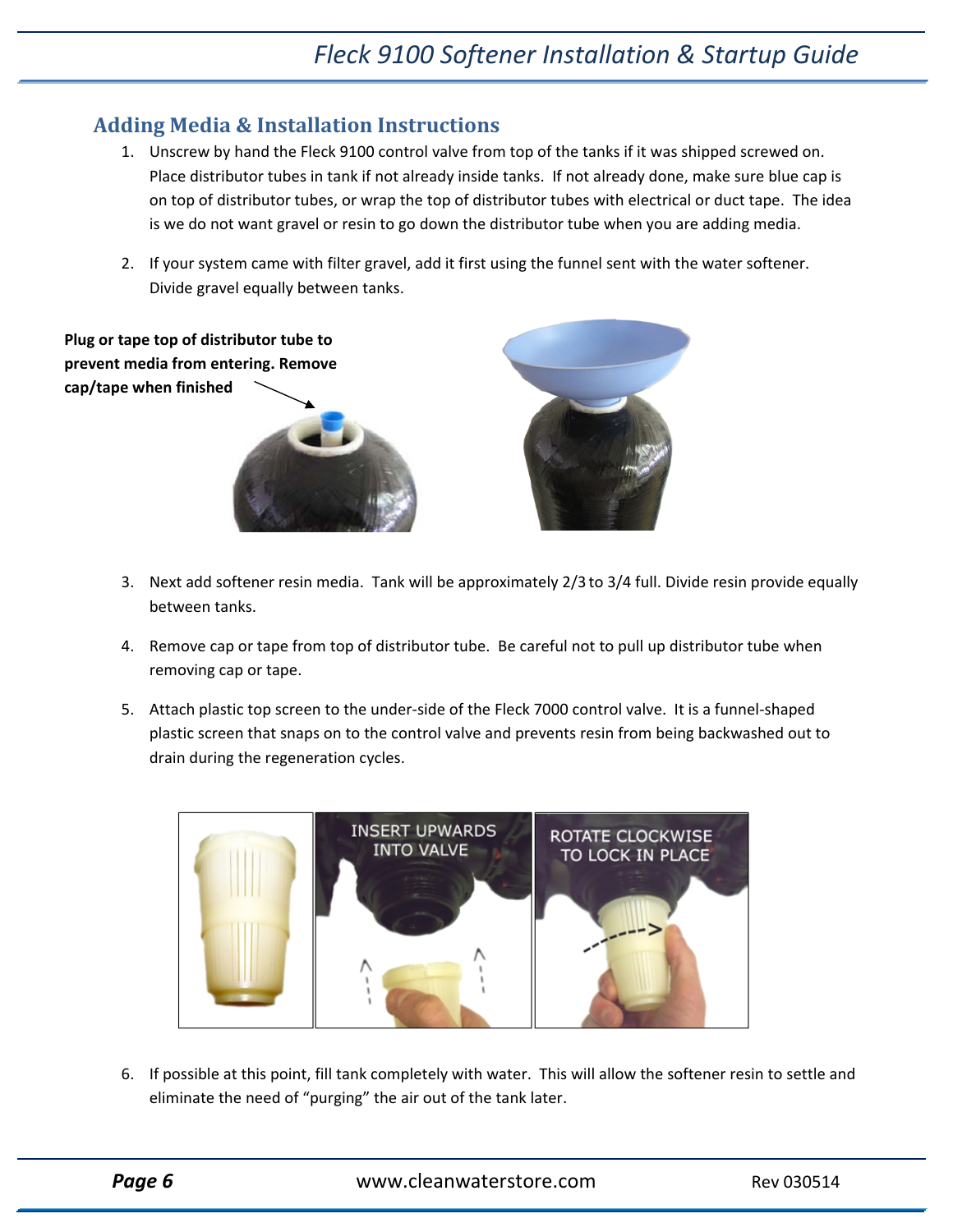- 7. Add a small amount of vegetable cooking oil to the tank threads and screw on Fleck 9100 control valve carefully. Alternatively you can use silicone grease, but do not use pipe-joint compound, Teflon tape, or Vaseline or other petroleum greases to lubricate tank threads.
- 8. See how the Fleck by-pass is connected. There are in and out arrows on the bypass valve for the inlet and outlet pipe. Install inlet and outlet piping, drain tubing and brine line tubing. The brine line tube is included and is shipped inside the brine tank.

### **Attaching the brine tubing to the brine solution tank & the Fleck 9100 brine valve**



9. Begin by sliding the plastic brine injector nut on to the brine tubing by putting the tubing through the non‐threaded side of the nut. Next, slide the black (or clear) compression ring on to the tubing with the narrower diameter going on first. Then slide the taller, white compression ring on to the tubing with the wider diameter going on first. The two compression rings should lay flesh against each other on the tubing. Slide them in to the brine injector nut and place the brine tubing into the brine valve. Finally, push the brine injector nut, which now has the compression rings inside of it, on to the threading of the brine valve and rotate the nut clockwise, screwing it on to the brine valve. Tighten it down to finger tightness. The tubing should be firmly attached and not slide out if pulled on.